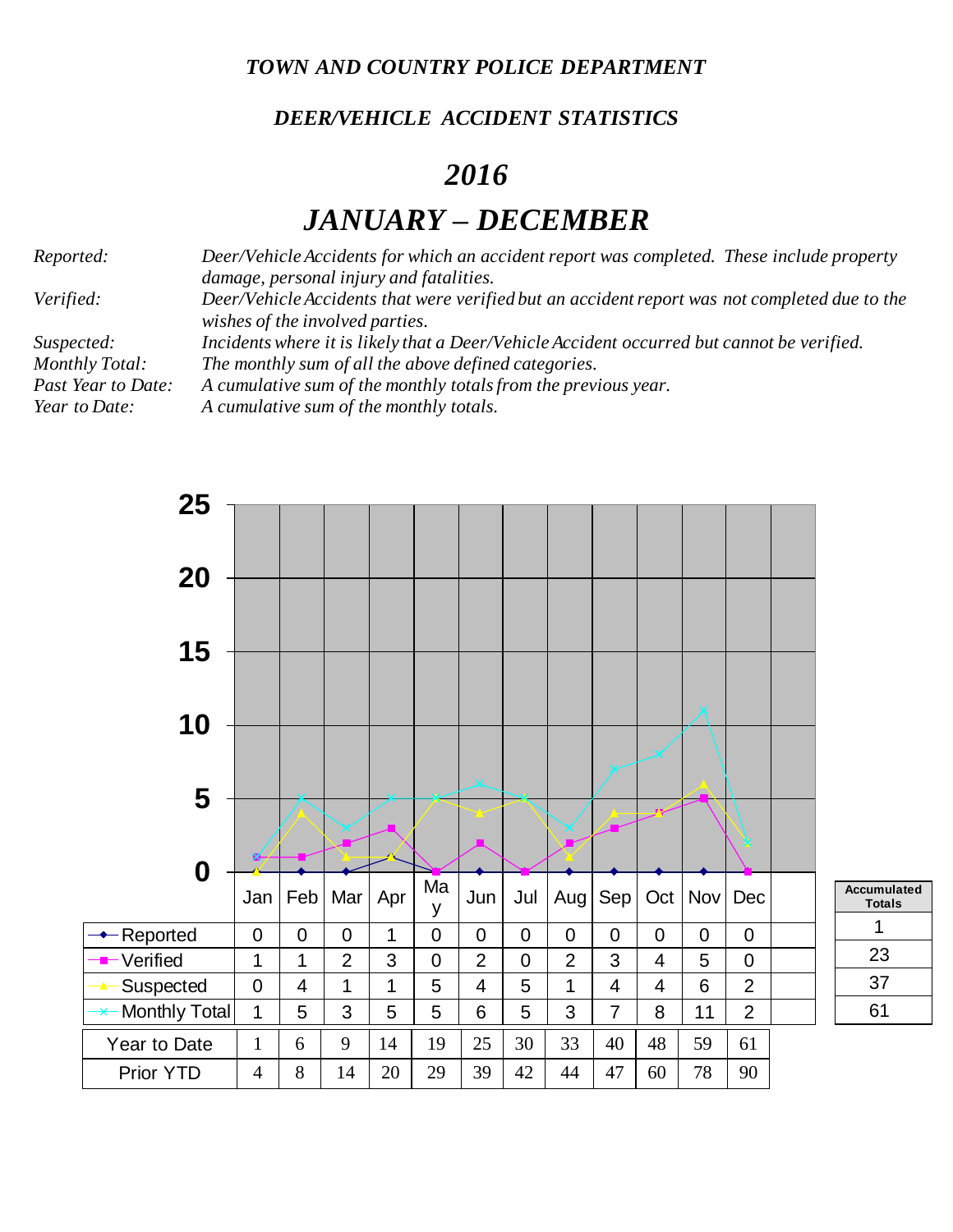|                 |                           | <b>MONTH/DAY</b> | <b>TIME</b> | <b>LOCATION</b>                    |
|-----------------|---------------------------|------------------|-------------|------------------------------------|
|                 |                           | <b>January</b>   |             |                                    |
| 1               | $\overline{\mathrm{V}}$   | 23               | 0653        | <b>Mason Road and Mason Grove</b>  |
|                 |                           | <b>February</b>  |             |                                    |
| $\overline{2}$  | S                         |                  | 0559        | WB Clayton Road near Weidman       |
| $\overline{3}$  | $\overline{\overline{V}}$ | $\overline{2}$   | 2320        | SB 141 at I64                      |
| $\overline{4}$  | S                         | $\overline{3}$   | 0856        | S Woodsmill Road at Cedar Springs  |
| $\overline{5}$  | S                         | 12               | 0014        | NB 141 ramp to Clayton Road        |
| $\overline{6}$  | $\overline{S}$            | 16               | 1928        | Clayton Road West of Mason Road    |
|                 |                           | <b>March</b>     |             |                                    |
| $\tau$          | $\mathbf V$               | 18               | 1934        | Ramp WB 64 to SB 270               |
| $8\,$           | S                         | 23               | 1257        | Ramp WB 64 to NB 141               |
| 9               | $\overline{\rm V}$        | $\overline{28}$  | 0526        | NB 141 at Clayton Road             |
|                 |                           | April            |             |                                    |
| 10              | $\overline{\mathrm{V}}$   | $\overline{15}$  | 2023        | NB 270 at Clayton Road             |
| 11              | $\overline{\mathsf{V}}$   | 20               | 0226        | SB 141 S of 64                     |
| $\overline{12}$ | $\mathbf R$               | 23               | 0321        | SB 270 S of Clayton Road           |
| $\overline{13}$ | $\overline{S}$            | 26               | 0324        | SB 141 at Ladue Road               |
| 14              | $\mathbf V$               | 27               | 2241        | Ramp from SB 270 to 64             |
|                 |                           | <b>May</b>       |             |                                    |
| $\overline{15}$ | $\overline{S}$            | $\overline{2}$   | 0827        | EB 64 East of Mason Road           |
| $\overline{16}$ | S                         | 16               | 0803        | Woods Mill at Cedar Springs        |
| $\overline{17}$ | S                         | 22               | 0130        | NB Ballas Road at EB 64            |
| $\overline{18}$ | $\overline{S}$            | $\overline{22}$  | 0313        | SB Ballas Road at EB 64            |
| 19              | S                         | $\overline{22}$  | 1102        | WB 64 at Maryville                 |
|                 |                           | June             |             |                                    |
| 20              | $\overline{S}$            | $\overline{5}$   | 2013        | EB 64 W of 270                     |
| $\overline{21}$ | $\overline{\mathsf{V}}$   | 6                | 2121        | SB 270 at Clayton Road             |
| 22              | S                         | 9                | 0219        | SB 141 at 64                       |
| $\overline{23}$ | S                         | 20               | 0549        | South Outer 40 at Amersham         |
| $\overline{24}$ | $\overline{\text{V}}$     | 23               | 2322        | NB 270 S of Clayton Road           |
| $\overline{25}$ | $\overline{S}$            | $\overline{30}$  | 0226        | WB 64 at Mason Road                |
|                 |                           | <b>July</b>      |             |                                    |
| 26              | S                         | $\mathbf{1}$     | 2116        | SB 141 at Clayton Road             |
| 27              | S                         | $\overline{4}$   | 2106        | Ramp from SB 141 to WB 64          |
| $\overline{28}$ | S                         | 12               | 0557        | Mason Road S of Clayton Road       |
| 29              | S                         | 23               | 0654        | Mason Road N of 64                 |
| 30              | S                         | $\overline{31}$  | 1835        | Mason Road N of 64                 |
|                 |                           | <b>August</b>    |             |                                    |
| 31              | V                         | 17               | 0511        | North Outer 40 and Mason           |
| $\overline{32}$ | $\overline{\mathsf{V}}$   | 20               | 2159        | Topping and Topping Acres          |
| $\overline{33}$ | $\overline{S}$            | $\overline{25}$  | 0539        | Ramp from WB 64 to NB 141          |
|                 |                           | September        |             |                                    |
| 34              | S                         |                  | 0623        | 900 Block of Weidman Road          |
| $\overline{35}$ | $\overline{S}$            | $\overline{12}$  | 1941        | South Outer 40 at Maryville Centre |
| $\overline{36}$ | $\overline{\mathsf{V}}$   | $\overline{13}$  | 1958        | North Forty Drive to WB 64 Ramp    |
| 37              | ${\bf S}$                 | 20               | 2329        | Ramp from SB 270 to WB 64          |
| 38              | S                         | 23               | 0140        | Mason Road at Wheatfield Farm      |
| $\overline{39}$ | $\overline{\overline{V}}$ | 26               | 1500        | Mason Road at Thornhill            |
| 40              | $\overline{\mathsf{V}}$   | 28               | 1814        | 12300 Block of Clayton Road        |